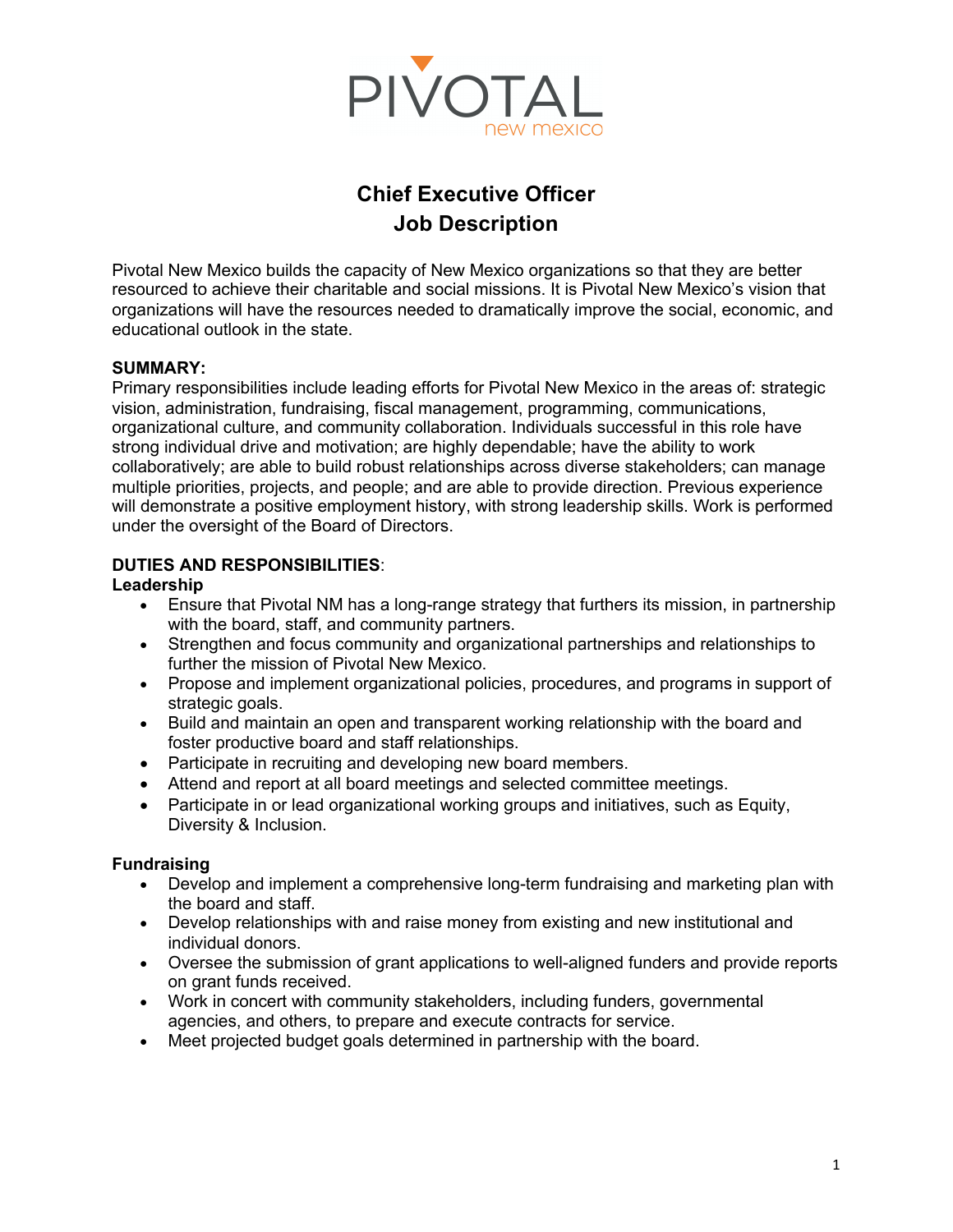## **Program Oversight**

- Oversee the planning and implementation of Pivotal New Mexico's programs, oversee development of any new programs, and participate as needed in effective delivery.
- Support and ensure the completion of program evaluations and provide for quality assurance monitoring and community responsiveness of organization activities. Adjust strategy and approach to build effective programming and organizational efficiency.
- Establish contracts for program services.
- Ensure programs operate within budget.

## **Administration and Operations**

- Develop and implement a plan for appropriate staffing for the organization, working with board, staff, and community partners.
- Promote inclusion of diverse applicants into the pool.
- Maintain a climate that attracts, retains, and motivates a talented staff.
- Hire and manage all personnel including paid staff and consultants.
- Foster an organizational culture and community presence that embraces the mission and purpose of capacity building for the New Mexico nonprofit/tax-exempt community.
- Ensure that job descriptions are maintained and that performance evaluations are held annually.

## **Marketing/Outreach/Communications**

- Develop and implement an internal and external communication plan.
- Oversee marketing/publicity for the activities of the organization, its programs and goals to community stakeholders.
- Partner with like-minded community organizations to bolster grant seeking and other fundraising capacity for New Mexico organizations.
- Represent the programs and point of view of the organization to agencies, organizations, and the general public.
- Oversee external communications to the community by all employees.

# **Budget/Financials**

- Maintain overall financial health of Pivotal NM by monitoring all financial record keeping and reporting, ensuring the maintenance of sound financial practices, and adhering to the organization's financial policies and procedures.
- Work with the staff and the board in preparing an annual budget. Ensure that Pivotal NM operates within budget guidelines.
- Prepare and review necessary financial information for taxes, reports, and audits.

# **MINIMUM QUALIFICATIONS:**

To perform this job successfully, an individual must be based in Albuquerque and able to perform each essential duty satisfactorily. The requirements listed below are representative of the knowledge, skills, and/or abilities required. Reasonable accommodations may be made to enable individuals with disabilities to perform the essential functions.

- **Knowledge, Skills, and Abilities**  Strong project management skills including in complex, multifaceted projects and ability to build ideas and processes from the ground up.
- **Education and/or Experience**  Bachelor's degree required; Master's degree preferred; minimum of two years' related experience.